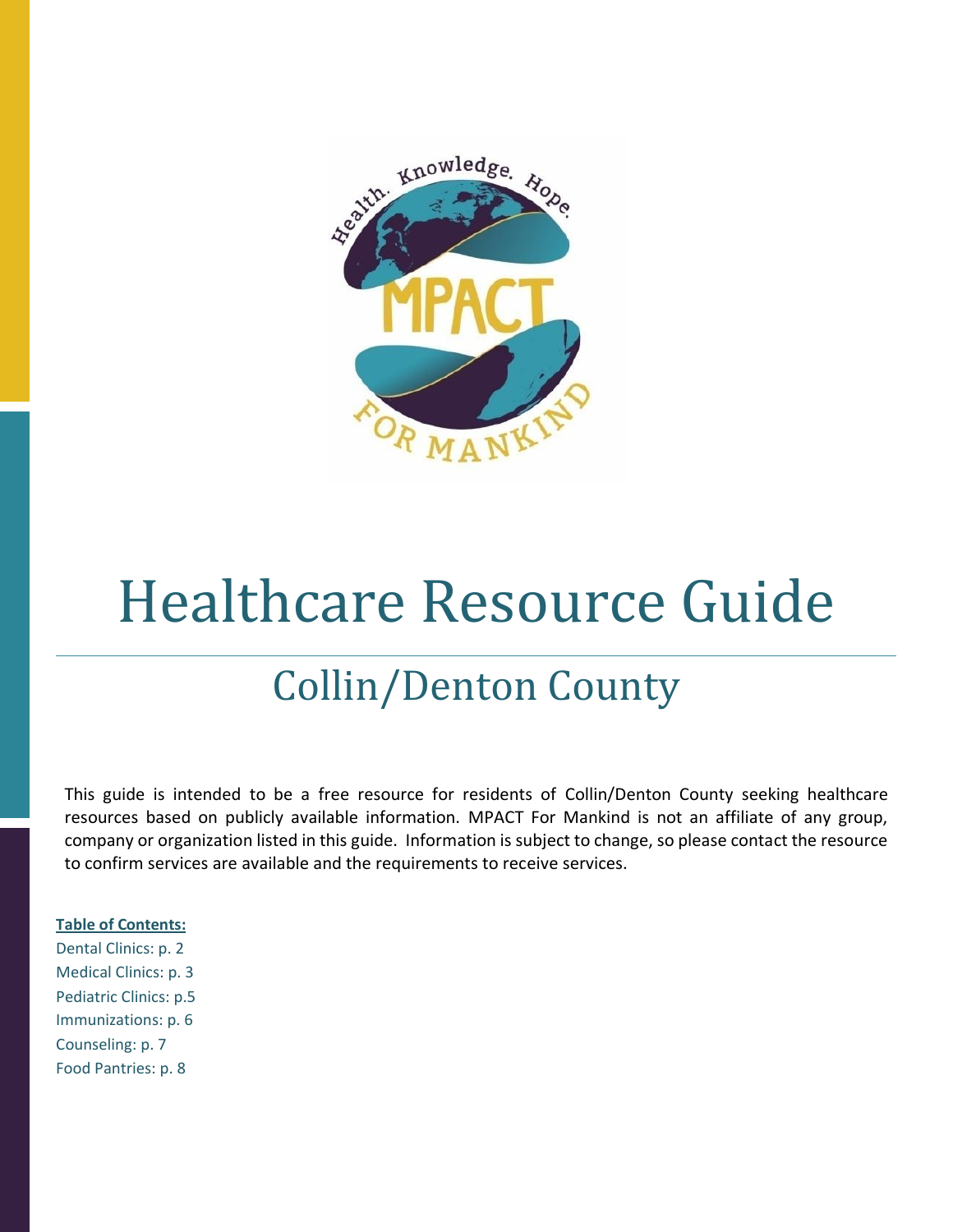# Dental Clinics

| <b>Community Dental</b><br><b>Care - Farmers Branch</b>                                                                                  | .HOURS: Monday-Friday 8:00am-5:00pm<br>Serving East Dallas, Farmers Branch & Vickery Meadows                                                                                                                                                                                                                                                                                                                                                                                                                                                                                   |
|------------------------------------------------------------------------------------------------------------------------------------------|--------------------------------------------------------------------------------------------------------------------------------------------------------------------------------------------------------------------------------------------------------------------------------------------------------------------------------------------------------------------------------------------------------------------------------------------------------------------------------------------------------------------------------------------------------------------------------|
| P: (972) 212-5399<br>Address:<br>13551 Dennis Ln<br>Dallas, TX 75234                                                                     | Services<br>Dental Exams/Dental X-rays/Dental Cleanings/Gum Treatments/Sealants/Fillings<br>(all<br>types)/Extractions/Crowns/Bridges/Partial<br>Dentures/Full<br>Dentures/Root<br>Canals/Child<br>Orthodontics/Pediatric Dental Services/Oral Cancer Screenings/Patient Oral Health and<br>Preventive Education/Health Fairs<br>Insurances accepted<br>Medicaid/Childrens: DentaQuest, MCNA; CHIP<br>Medicaid/Adult: Molina<br>Delta PPO, Delta Premier<br>Wellcare, Assurant, Aetna, United Concordia                                                                        |
|                                                                                                                                          | http://communitydentalcare.org/                                                                                                                                                                                                                                                                                                                                                                                                                                                                                                                                                |
| <b>Veare Clinics</b><br>P: (972) 245-1200<br>Address:<br>1445 Mac Arthur Dr<br>Suite#122, Carrollton, TX 75007                           | .HOURS: Monday-Friday 9:00am-3:00pm & Saturday 9:00am-1:00pm<br><b>Walk ins welcomed</b><br>Offers Free program for uninsured kids<br>Services: Comprehensive Oral Evaluation/Dental X-Ray/Regular Cleaning - Children/Regular<br>Cleaning - Adult/Fluoride Treatment/Full Mouth Detriment (FMD)/Scaling and Root Planning<br>(Deep Cleaning)/Perio-maintenance/Oral Hygiene/Sealants/Tooth Colored Fillings/Crowns<br>and Bridges/Root Canals/Extractions/Teeth Whitening/Night Guard/Flipper/Partial (Acrylic,<br>Valplast, Metal)/Dentures<br>https://www.vcareclinics.org/ |
| <b>TWU Dental Hygiene</b><br><b>Clinic</b><br>P: (940)898-2888<br>Address:<br><b>MCL 108</b><br>P.O. Box 425796<br>Denton, TX 76204-5796 | •HOURS:<br>Fall Semester (September through November)<br>Mondays & Wednesdays 8:30am-10:30am and 1:15pm-3:15pm<br><b>Spring Semester</b> (Mid-January through April)<br>Mondays<br>through<br>Wednesdays<br>8:30am-10:30am<br>1:15pm-3:15pm<br>and<br>Thursdays only 1:15pm-3:15pm<br>Please print and complete these forms and bring them with you to your screening<br>appointment.<br>https://twu.edu/dental-hygiene-clinic/                                                                                                                                                |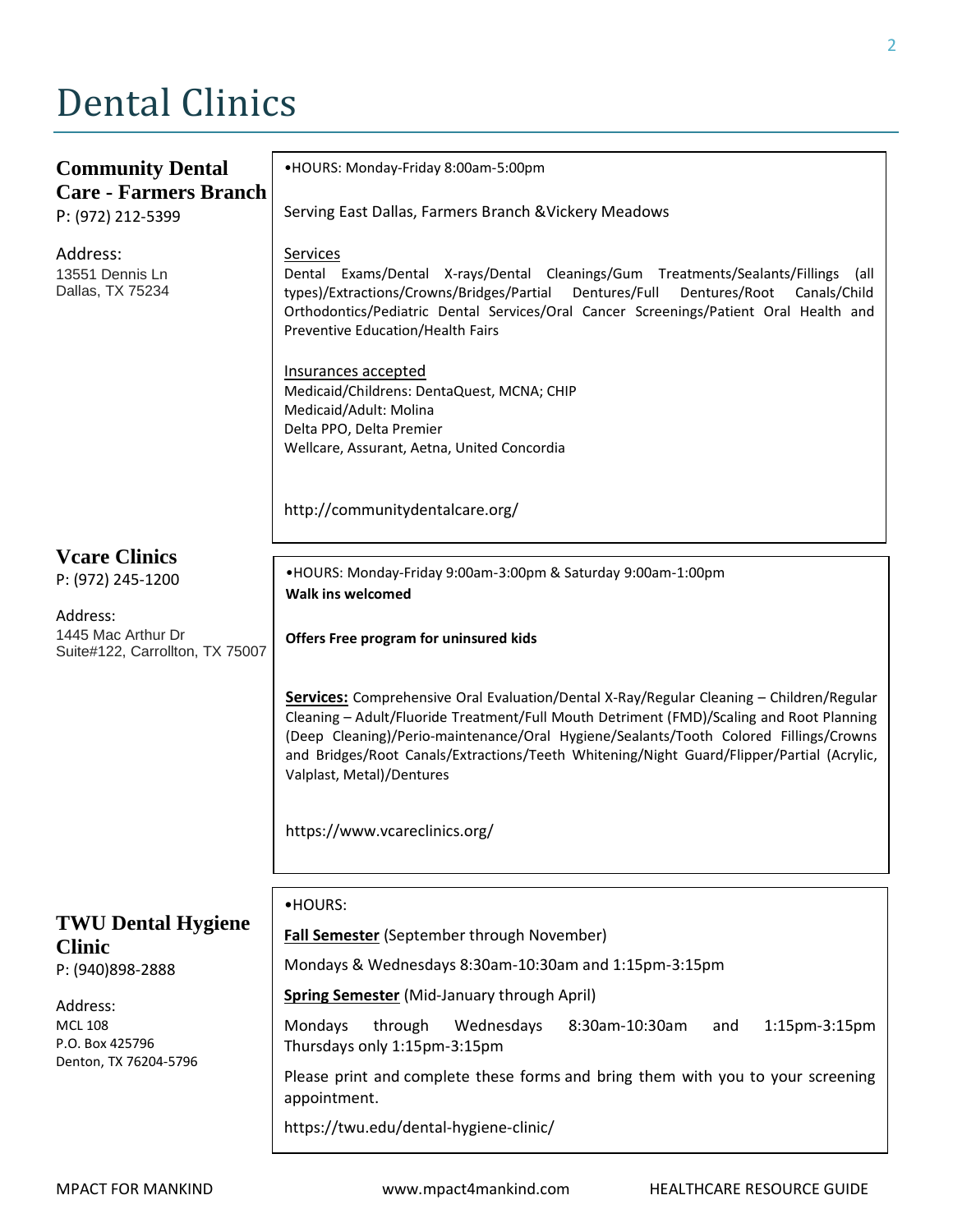# Medical Clinics

| <b>Premier Family Care</b><br><b>LLC</b>                        | Same Day Appointments Available                                                                                                  |
|-----------------------------------------------------------------|----------------------------------------------------------------------------------------------------------------------------------|
| P: 972)548-2711                                                 | •HOURS: Monday-Friday 9:00am - 5:00pm Same Day Appointments Available                                                            |
| Address:<br>1836 West Virginia Parkway,<br>Suite 100, McKinney, | School Physicals / Immunizations / Blood Pressure / Diabetes / Minor Injuries / Well<br>Woman Exams / Sick Visits / In-House Lab |
| TX 75069                                                        | Se habla Espanol                                                                                                                 |

**McKinney Family Planning Center** P: 214-491-1726

Address: 1406 N McDonald St, Ste C McKinney TX, 75071-1826

#### **Community Health Clinic - Free Clinic**  P: 972-547-0606

Address: 120 S Central Expy #102, McKinney, TX 75070

•HOURS: Monday, Tuesday, Wednesday, Friday – 8:00am – 5:00pm/ Thursday – 9:00am-6:00pm

#### **Call for information for free or low cost services**

| <b>Services</b><br>Primary Care Diabetic Care<br>Asthma/Allergies<br>Women Wellness Exams<br><b>Pediatric Care</b><br>Some specialist are available<br><b>School Physicals</b><br><b>Prescription Assistance</b><br>Programs (for our patients<br>only)<br><b>Health &amp; Nutritional Classes</b> | •HOURS:<br>Monday 8:30AM - 2:00PM<br>Tuesday 8:30AM - 2:00PM & Pediatric Walk-in<br>Clinic 5:00pm - 7:00pm<br>Wednesday $5:00 - 7:00$ PM by Appointment<br>Thursday 8:30AM - 2:00PM<br>Friday<br>8:30AM - 2:00PM<br><b>Saturday and Sunday closed</b><br><b>Patient</b> Must<br>bring<br>the<br>following<br>documentation<br>registration<br>their<br>to to<br>appointment.<br><b>ID</b><br>with<br>Current<br>picture<br>current |
|----------------------------------------------------------------------------------------------------------------------------------------------------------------------------------------------------------------------------------------------------------------------------------------------------|------------------------------------------------------------------------------------------------------------------------------------------------------------------------------------------------------------------------------------------------------------------------------------------------------------------------------------------------------------------------------------------------------------------------------------|
| <b>Physical Therapy</b><br>https://chc-                                                                                                                                                                                                                                                            | address.<br>Current copy of utility bill, rent/mortgage<br>statement or car/house insurance with name                                                                                                                                                                                                                                                                                                                              |
| mckinney.com/patients                                                                                                                                                                                                                                                                              | and street address. Proof of household income.                                                                                                                                                                                                                                                                                                                                                                                     |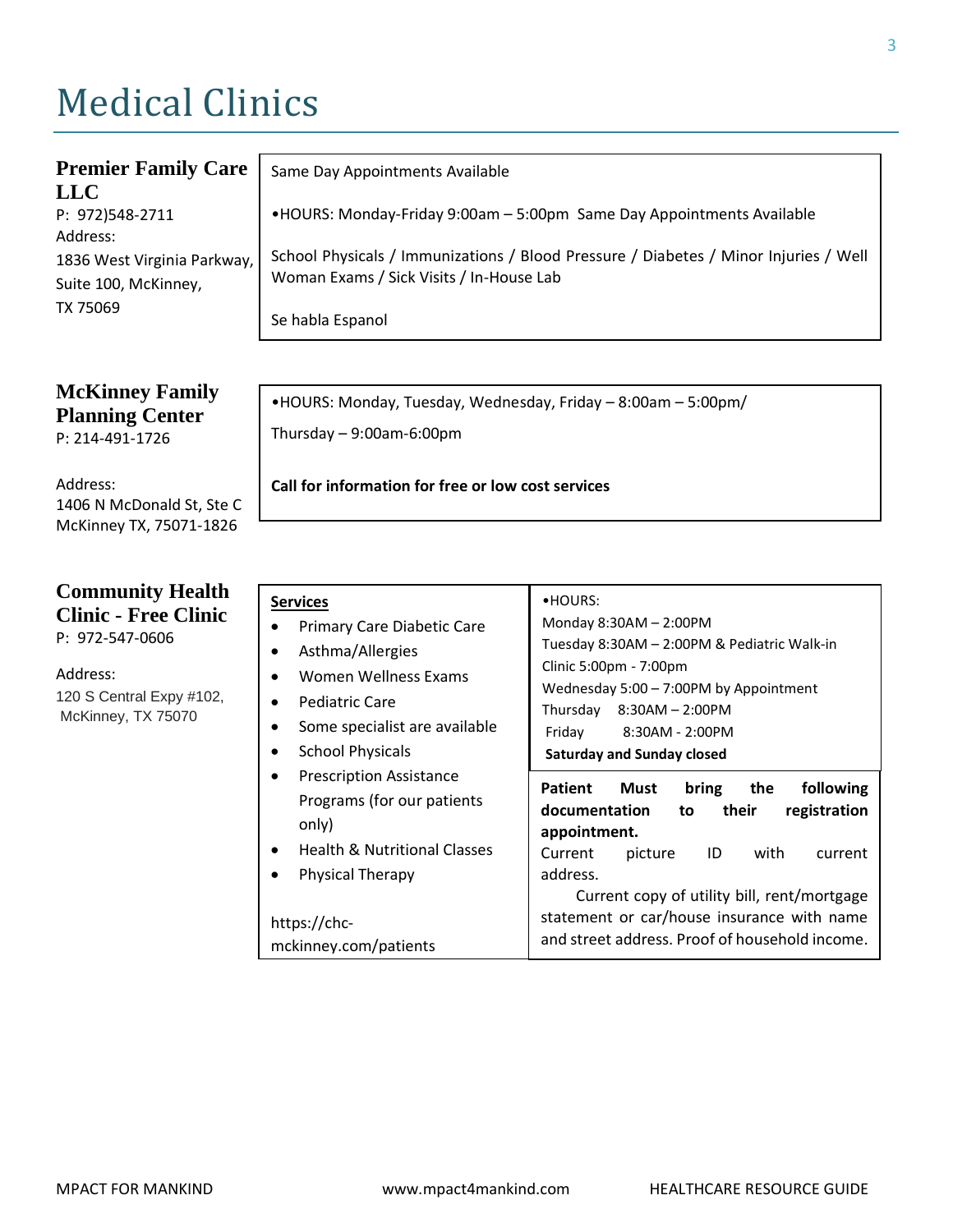### **Health Services of North Texas at Collin County Center**

P: (972) 834-2473

Address: 2540 K Ave #500 Plano, TX 75074

#### **Primary Care Clinic of North Texas** P: (972) 221-6005

Address: 570 S Edmonds Ln Suite#111 Lewisville, TX 75067

### **Vcare Clinics**

P: (972) 245-1200

Address: 1445 Mac Arthur Dr Suite#122 Carrollton, TX 75007

# **First Refuge Ministires**

P: (940)484-4384

Address: 1701 Broadway St, Denton, TX 76201

Call or go online to schedule appointment

•HOURS: Monday-Friday 8:00am-5:00pm/closed for lunch from 12:00pm-1:00pm

Services extended to the service of the services of the service of the services of the services of the service Medical Care for the Entire Family, Women's Health including Well Woman Exams and Preventative Care, Diabetes Care, Hypertension & More

https://www.healthntx.org/index.php/locations/collin-county-medicalcenter/?utm\_source=GMBSocialClimb&utm\_medium=HealthServicesofNorthTexasat CollinCountyCenter

Monday- Friday 8:30am-12:30pm & 1:00pm-5:00pm

Services Offer Primary care, Arthritis and Lupus care

Visit website for pricing on services offered https://www.primarycareclinic.org/services#arthritis-clinic

•HOURS: Monday-Friday 9:00am-3:00pm & Saturday 9:00am-1:00pm **Walk ins welcomed** 

#### **Offers Free program for uninsured kids**

**Services:** Acute (emergency) infections/Arthritis/High blood pressure/Diabetes/High cholesterol/Heart disease (cardiac respiratory)/Dermatology (skin problems)/Gastrointestinal and stomach ailments/Urinary infections/Muscle and bone ailments/Asthma treatment (spirometer testing and nebulizer treatments)/Ear irrigation and wax removal/Wart removals/Skin tag removals/Laceration repair/Suture removals/Menstrual Problems/Incision and drainage of abscesses/And many other medical problems https://www.vcareclinics.org/

#### Must call for appointment

**Qualifications:** Come into the office, fill out all the paper work, and have required documentation in hard before an appointment will be scheduled. Must live in Denton County. Have no personal insurance or a high deductible such as \$5,000. or more. Have Medicaid or Chips and be unable to find health care provider who accepts these insurances.

#### **The following documents are needed:**

Proof of income: last pay stub, SSI eligibility letter, etc. Proof of residency: lease, mortgage coupon, or a current utility bill in your name. Driver's license or picture ID. Proof that children reside in your household: birth certificate, Medicaid cards, report cards/current school records, or immunization records

https://firstrefugeministries.org/contact-us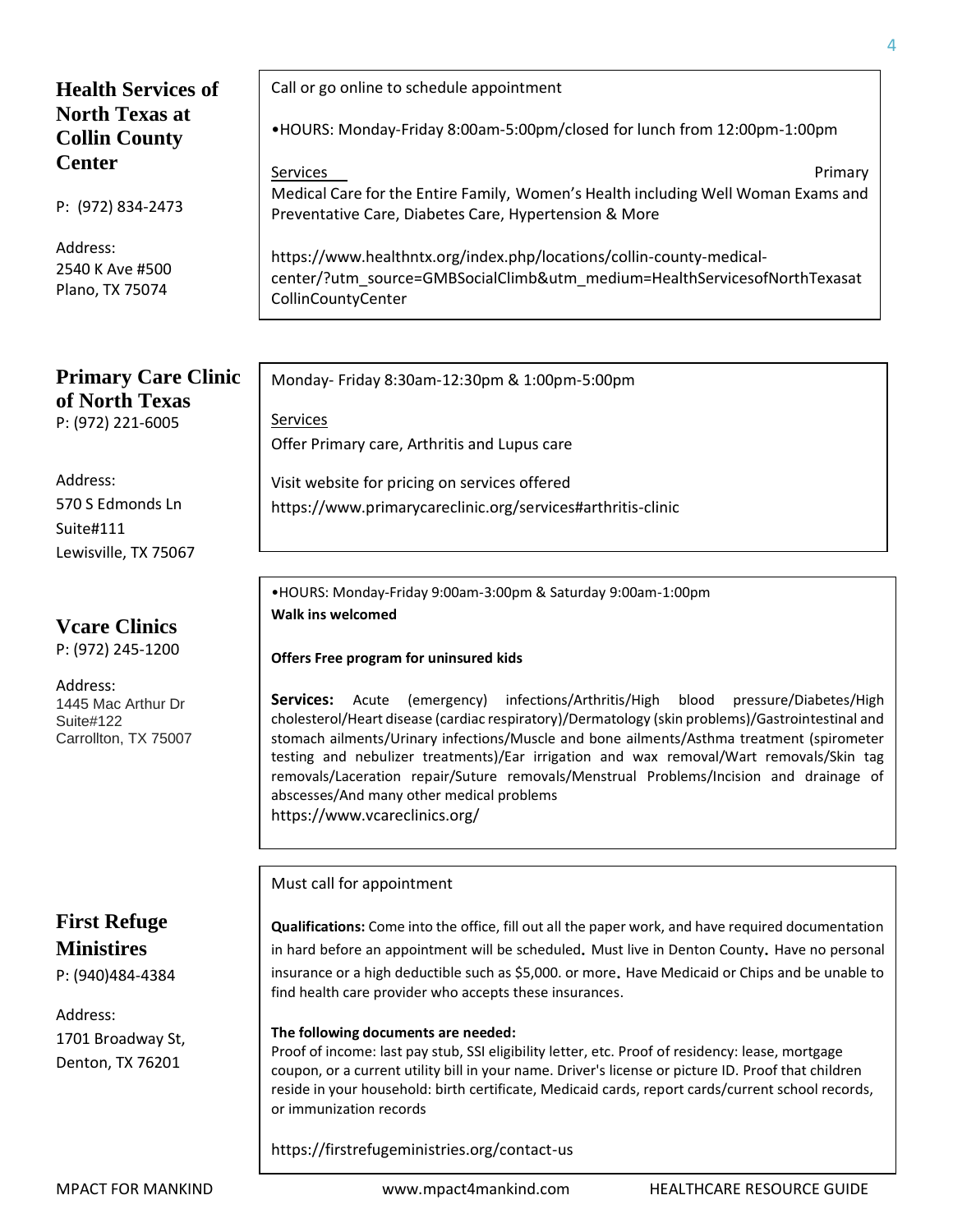# Pediatric Clinics & Services

\*Note: Most medical clinics listed above provide medical services for both adults & children. Please call in advance to confirm.

### **Wylie Children's Medical Clinic**

| P: (972)801-9689                      | •HOURS:                                                                                                                                           |
|---------------------------------------|---------------------------------------------------------------------------------------------------------------------------------------------------|
|                                       | Monday - Friday 8:00am to 5:00pm (closed for lunch from 12:00pm-1:00pm)                                                                           |
| Address:                              |                                                                                                                                                   |
| 1407 14th Street                      | <b>Services</b>                                                                                                                                   |
| Plano, TX 75074                       | Comprehensive Pediatric Care / Sick and Urgent Visits/Onsite Lab and In-house                                                                     |
|                                       | Testing/Immunizations/Well Child Visits/Sports Physicals/Care Management/Health                                                                   |
|                                       | Education/Bilingual Staff/Prescription / medication assistance/Immunizations                                                                      |
|                                       | HSNT accepts the following insurance plans and offers and sliding fee scale based on income:                                                      |
|                                       | Medicare /Medicaid/Aetna/Ambetter/BCBS/Cigna/United Healthcare/Multiplan                                                                          |
|                                       | https://www.healthntx.org/index.php/locations/wylie-childrens-medical-clinic/                                                                     |
|                                       |                                                                                                                                                   |
| <b>Health Services of</b>             |                                                                                                                                                   |
| <b>North Texas at</b>                 | Call or go online to schedule appointment                                                                                                         |
| <b>Collin County</b><br><b>Center</b> | •HOURS: Monday-Friday 8:00am-5:00pm/closed for lunch from 12:00pm-1:00pm                                                                          |
|                                       | Services                                                                                                                                          |
| P: (972) 834-2473                     | Primary Medical Care for the Entire Family, Women's Health including Well Woman                                                                   |
|                                       | Exams and Preventative Care, Diabetes Care, Hypertension & More                                                                                   |
| Address:                              |                                                                                                                                                   |
| 2540 K Ave #500<br>Plano, TX 75074    | https://www.healthntx.org/index.php/locations/collin-county-medical-<br>center/?utm_source=GMBSocialClimb&utm_medium=HealthServicesofNorthTexasat |
|                                       | CollinCountyCenter                                                                                                                                |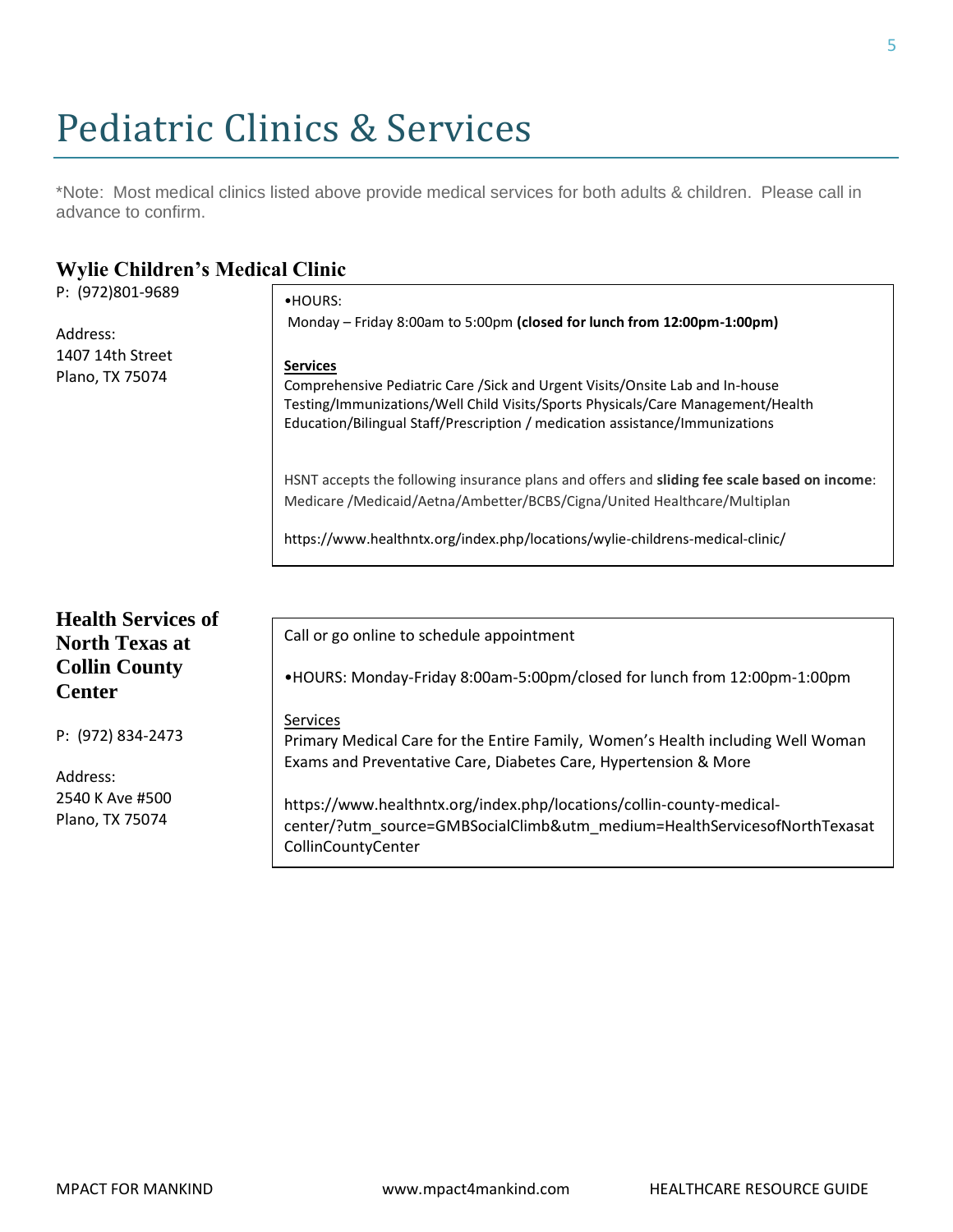# Immunizations

#### **Denton County Public Health**  P: (940) 349-2900 Address: 535 S Loop 288 Suite#1003 Denton, TX 76205 Walk-in only with limited time slots available: Monday, Wednesday, Thursday 7:00 am – 11:30am & 1:00pm – 4:30pm Tuesday 7:00am– 11:30am & 1:00pm – 5:30pm Friday 7:00 am – 11:30 am Visit pricing online and required items for children and adults https://dentoncounty.gov/Departments/Health-Services/Denton-County-Public-Health/Immunizations

# **First Refuge Ministires**

P: (940)484-4384

Address: 1701 Broadway St, Denton, TX 76201

Call for hours or visit online to fill out an email with any questions.

#### **The following documents are needed:**

Proof of income: last pay stub, SSI eligibility letter, etc. Proof of residency: lease, mortgage coupon, or a current utility bill in your name. Driver's license or picture ID. Proof that children reside in your household: birth certificate, Medicaid cards, report cards/current school records, or immunization records

https://firstrefugeministries.org/contact-us

# Counseling

#### **ADAPT Mobile Crisis Team** P: 1-866-260-8000

Free mental health mobile team available 24/7 for residents in the Dallas and surrounding counties. Will come on site to assess clients and can make referrals for counseling, mental health and substance abuse providers.

#### **Crossroads Family Services** P: (972)578-2802

Address: 2600 Avenue K Suite #140

Plano, TX 75074

•HOURS: Monday- Friday 8:00am-5:00pm

#### Services

Individual, Couple and Family Counseling Children and teen counseling/Teen support groups/Minor in Possession program/Tobacco Awareness program/Truancy program/Anger management/Crime victims assistance program/Play therapy/Community presentations/ Bilingual counselors available

https://www.crossroadsyfs.org/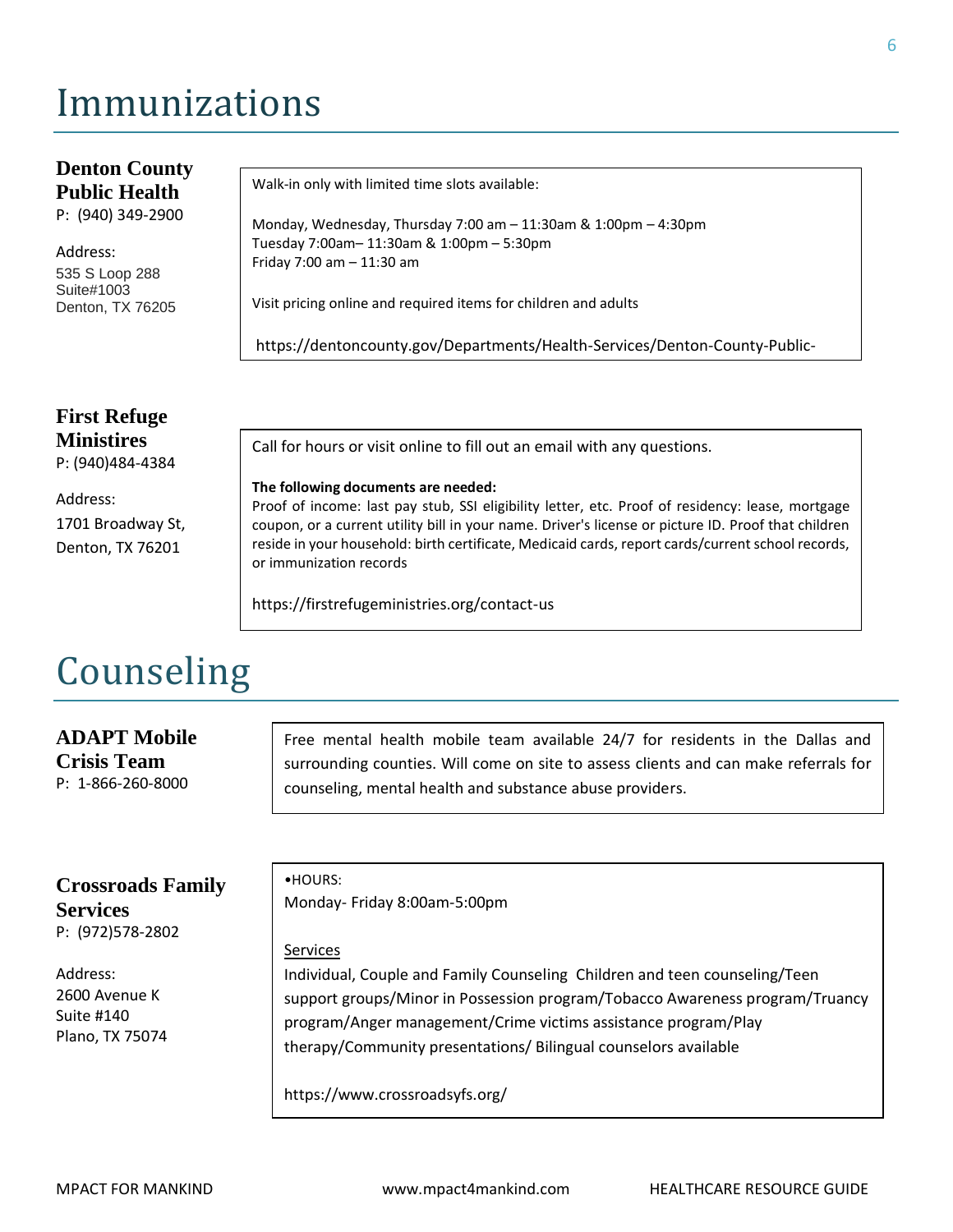#### **Lifepath Systems**

P: 972-422-5939 OR (844) 544-5939

Address: 7308 Alma Dr, Plano, TX 75025

**Child & Family Guidance Center** P: (214)751-3932

Address: 4031 W Plano Pkwy Suite #211, Plano, TX 75093

# **Journey of Hope Grief** Support Center Center Center Center Center Center Center Center Center Center Center Center Center Cente

P: (972) 964-1600

Address: 3900 W 15th St #306 Plano, TX 75075

### •HOURS: Monday- Friday 8:00am - 5:00pm

LifePath Systems Behavioral Health offers a wide variety of services to meet your individual needs. Visit website for more details

| $\bullet$ HOURS:                                           |  |
|------------------------------------------------------------|--|
| Monday- Friday 8:00am - 5:00pm.                            |  |
|                                                            |  |
| <b>Mental Health Services</b>                              |  |
| <b>Psychiatric Evaluations &amp; Medication Management</b> |  |
| Individual Screenings & Counseling                         |  |
| Community-based Rehabilitation Services for Adults         |  |
| Skills Training for Children                               |  |
| Case Management,                                           |  |
| Comprehensive Telemedicine & Telehealth                    |  |
|                                                            |  |

https://www.lifepathsystems.org/welcome-behavior-health

https://www.childrenandfamilies.org/

#### **Call for hours of operation**

**Services** Bereavement Support for Families School Bereavement Support and Community Bereavement Support Workplace Bereavement Support Professional Training

<https://johgriefsupport.org/>

### **Suicide Prevention Hotline**

P: 1-800-273-TALK OR 972-422-7233

#### **Victims Outreach**

P: (214)358-5173

Supports victims of crime and violence to survive, heal and thrive.

24-hour crisis hotline for children

Counseling, Navigating the Criminal Justice System, Training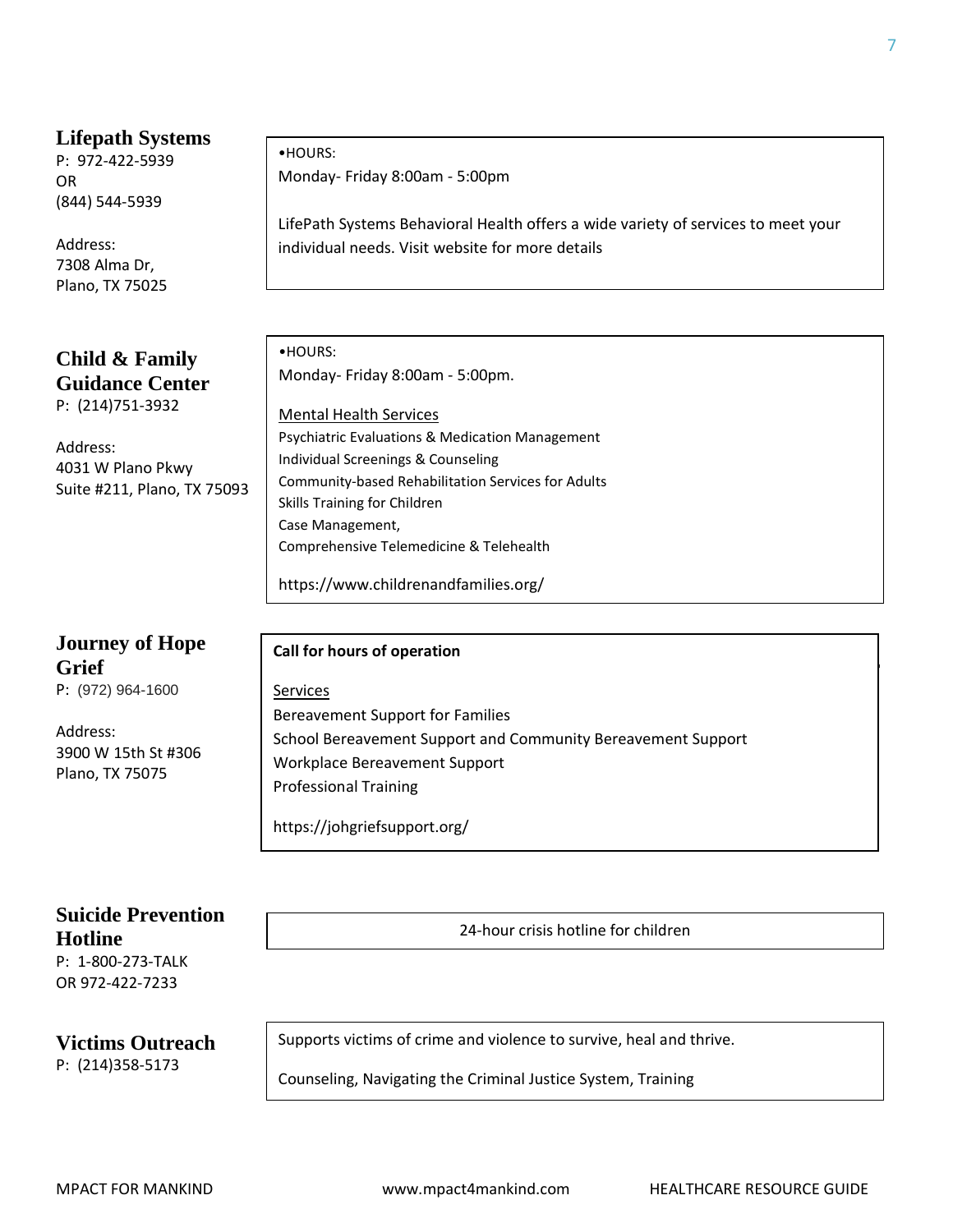# Food Pantries

#### **LifeSource, Inc**

P: (972)633-0165

Address: 1815 West 15th Street Plano TX

**God's Pantry**

P: (972) 633-9777

Address: 3420 14th St #101 Plano, TX 75074

#### **Plano Food Pantry**

P: (214) 704-5689

Address: 2200 18th St, Plano TX 75074

#### **Caring and Sharing**

P: (214)342-6040

Address: 4500 S Cockrell Hill Rd, Dallas, TX 75236

# **Community Food Pantry**

P: (972)547-4404

Address: 307 Smith Street McKinney, TX 75069

•HOURS: **Monday, Wednesday, Friday CLOSED**  Tuesday, Thursday, Saturday 10:00AM-1:00PM

https://godspantryplano.org/

•HOURS: Wednesday 6:00pm OR Saturday 8:30am

https://www.holynativity.org/food-pantry/

Serves Zip Codes 75238 and 75243 only, Must call for more information

(Collin County Only) Must call for more information

•HOURS: Monday-Friday 1:00pm-3:00pm

#### **Please bring your Social Security number and picture ID with you.**

http://www.community-foodpantry.org/index.html